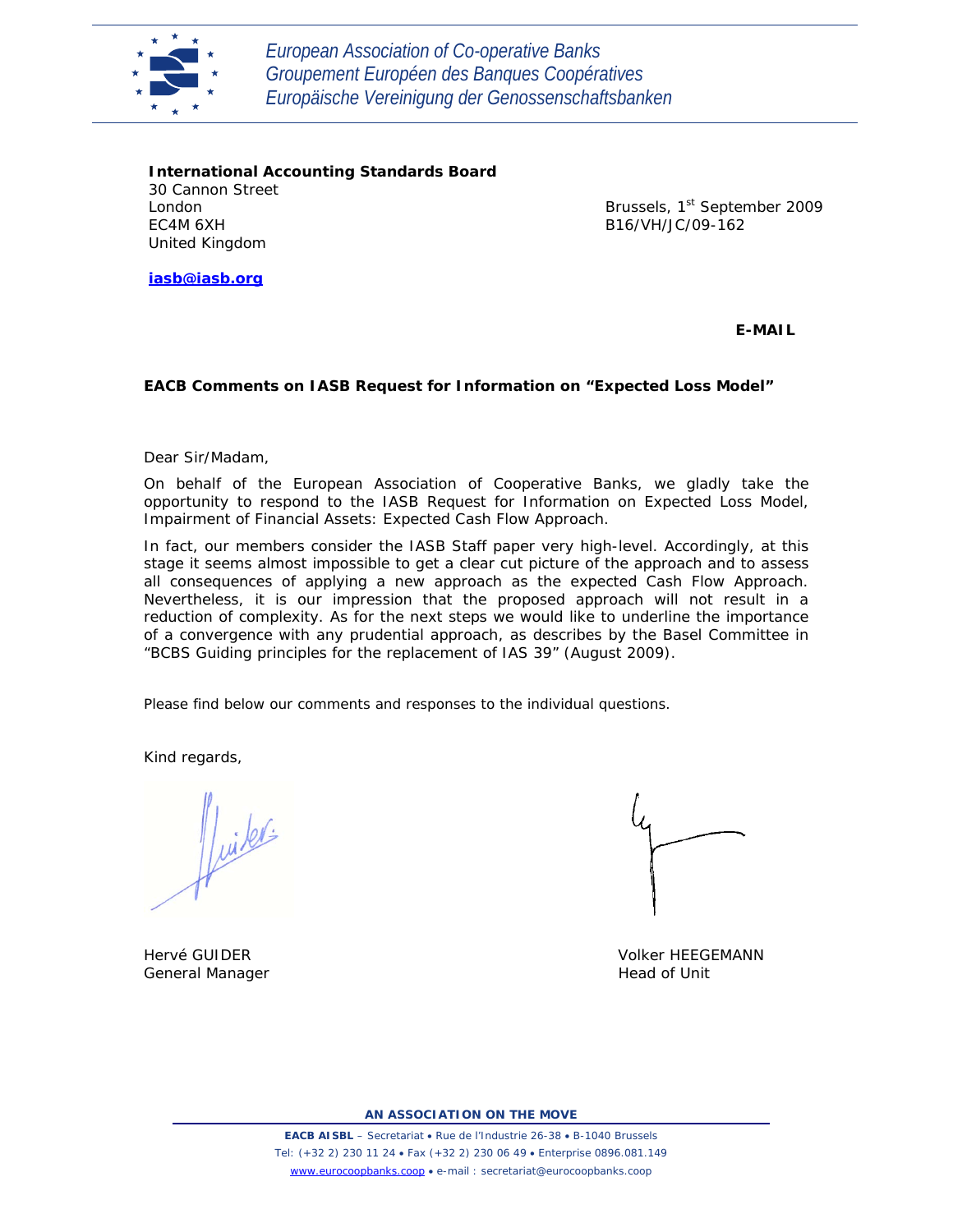

# *Question 1: Is the approach defined clearly? If not, what additional guidance is needed, and why?*

In our opinion the IASB staff paper is very high-level and lacks some important details at this stage. Therefore, we would appreciate if additional guidance would be considered on the following items:

What happens if credit loss data/ default rates are for whatever reason not available, e.g. for certain types of financial assets?

We highly appreciated that the IASB staff paper included an example. Nonetheless, it is a very basic example. Therefore, it would be very helpful to get more complex/detailed examples, impairment on portfolio basis.

As financial institutions are highly regulated we strongly expect that any new approach should be convergent with Basel II.

#### *Question 2: Is the approach operational (i.e. capable of being applied without undue cost)? Why or why not? If not, how would you make it operational?*

In our point of view the implementation of the proposed impairment model is very challenging. A profound evaluation if the approach is operational highly depends on further and more detailed explanations and guidance (see question 1).

But as a matter of fact it can be stated that the calculation of the effective interest rate at inception will be very complicated under the proposed approach when credit losses have to be considered - and further amortised cost adjustments on a continual basis will also be very burdensome.

We would like to point out that from our financial institutions' perspective the proposed approach does not result in a reduction of complexity and does not necessarily result in better loan loss provisioning. Under the current approach single loan loss provisions are considered as soon as trigger events occur. In determining the recoverable amount expected cash flows are defined on a single deal basis and are therefore very accurate. Currently, portfolio loan loss provisions are calculated based on expected losses already, though upon at the occurrence of a trigger event. Those are in accordance with the rules of Basel II; the calculation includes the factors "probabilty of default" (PD, factor depends on the internal rating of the respective customer), "loss given default" (LGD) and "loss identification period" (LIP). As a result of the incurred loss approach it can be stated that all financial instruments measured at amortised cost are considered when determining loan loss provisions - either as single or portfolio loan loss provisions.

With this concept in place the question arises what are the advantages of the proposed approach would be. In fact, in many cases the most likely scenario is that all contractual payments are settled completely; then it should not be necessary to recalculate the effective interest rate and calculate an impairment loss respectively a later positive adjustment (e.g. reversal of impairment without an earlier impairment!). Only if the most likely scenario is that contractual payments are not settled completely, impairments should be considered. For differentiation purposes impairment triggers would still be required.

*Question 3: What magnitude of costs would you incur to apply this approach, both for initial implementation and on an ongoing basis? What is the likely extent of system and other procedural changes that would be required to implement the approach as specified? If proposals are made, what is the required lead time to implement such an approach?*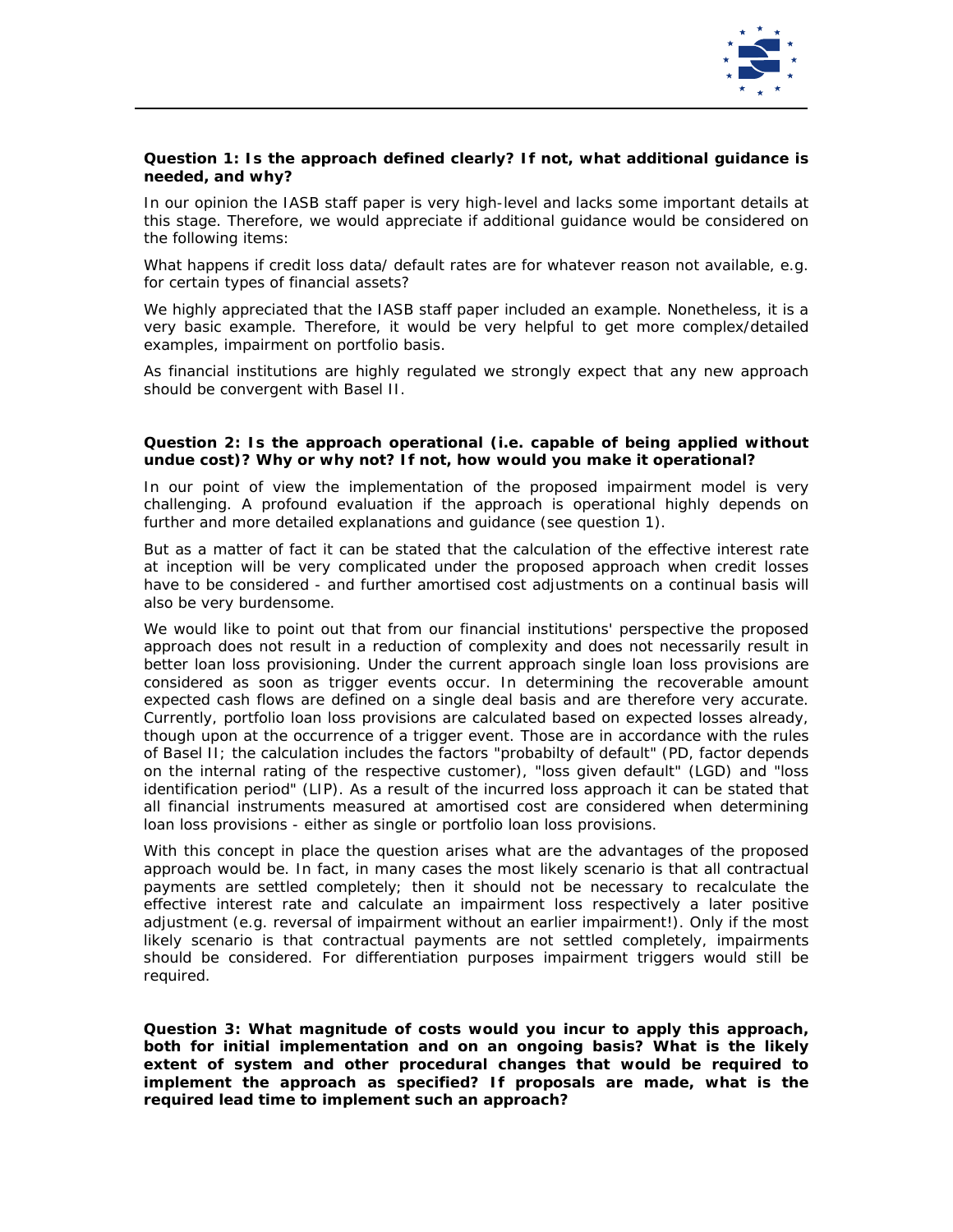

At this early stage and with regard to the remaining open questions it is rather difficult, if impossible, to give a realistic estimate of cost that may occur from implementing the expected cash flow approach.

But applying the new approach would cause immense costs.

(Additionally, it has to be kept in mind that the implementation of the incurred loss model including a solution for single loan loss provisions and portfolio loan loss provisions caused immense costs already).

- It would be necessary to amend the IT systems that the EIR according to the expected cash flow approach is calculated.

- An IT-solution would have to be implemented to generate the required credit loss data/ default rates.

- A new IT-solution would be required to calculate the impairment loss (initially and subsequently) according to the expected cash flow approach automatically including generation of booking entries.

- Furthermore, banks will still have to handle contractual data for various reasons, which means that two IT systems will have to be maintained, as already is the case today but with less important volumes of data.

Implementing the current incurred loss approach including the IT-solution took approximately two years. Within this project the existing IT-system was amended extensively. Implementing the new approach would take probably even longer as a complete new IT-system would be required.

#### *Question 4: How would you apply the approach to variable rate instruments, and why? See the Appendix for a discussion of alternative ways in which an entity might apply the expected cash flow approach to variable rate instruments.*

On the *amortisation of upfront fees* on variable instruments, we would prefer using effective interest rate calculated upon initial recognition of the instrument (**Approach A described in A4**)

On the *amortisation on impaired variable interest rate loans*, we would support the recalculation of the effective interest rate so that the still expected future interest and principal receipts ate discounted to the carrying amount (**Approach A described in A6**).

### *Question 5 – How would you apply the approach if a portfolio of financial assets was previously assessed for impairment on a collective basis and subsequently a loss is identified on specific assets within that portfolio? In particular, do you believe:*

# *a) changing from a collective to an individual assessment should be required? If so, why and how would you effect that change?*

In our opinion a reporting entity should be able to choose whether it removes a financial asset, for which performance has become more doubtful, from a portfolio of performing assets. This choice should reflect the individual circumstances of the reporting entity, e.g. whether under-performing financial assets are managed separately (either individually or as part of a portfolio of similar assets).

# *b) a collective approach should continue to be used for those assets (for which losses have been identified)? Why or why not?*